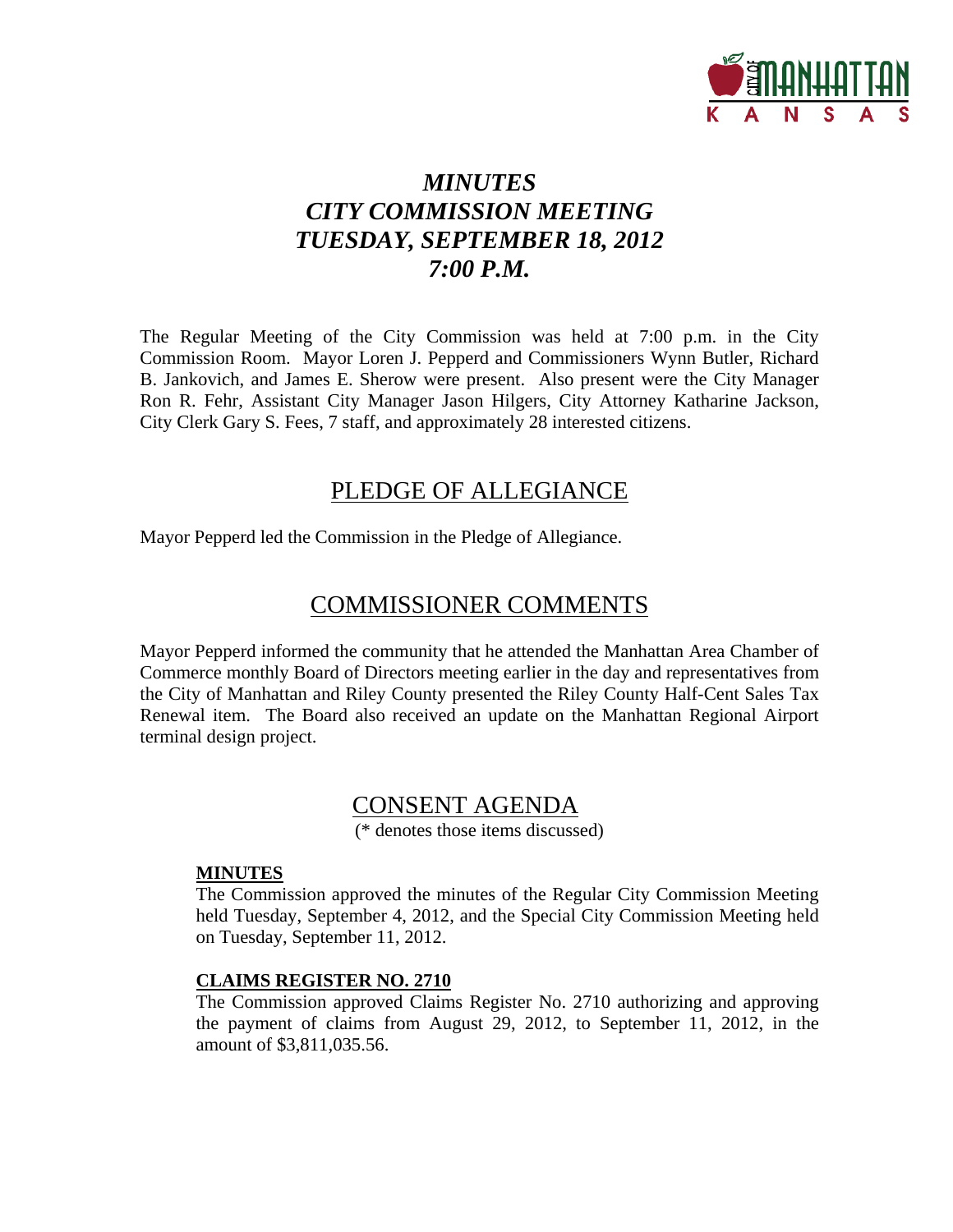# CONSENT AGENDA (*CONTINUED*)

## **\* FIRST READING – ADOPT – 2012 EDITION, STANDARD TRAFFIC ORDINANCE FOR KANSAS CITIES**

Ron Fehr, City Manager, responded to questions from the Commission and provided additional information on the item.

Doug Messer, 3600 South 24<sup>th</sup> Street, U.S.D. 383 Transportation Services, provided additional information and voiced concerns on the illegal passing of school buses. He stressed the importance to have fines consistent for both the city and county. He then responded to questions from the Commission.

The Commission approved first reading of an ordinance incorporating by reference the Standard Traffic Ordinance for Kansas Cities, 2012 Edition.

## **PUBLIC HEARING – VACATE EASEMENT – LOTS 86-94, LEE MILL HEIGHTS, UNIT 4, PHASE II**

Mayor Pepperd opened the public hearing.

Hearing no comments, Mayor Pepperd closed the public hearing.

## **FIRST READING – VACATE EASEMENT – LOTS 86-94, LEE MILL HEIGHTS, UNIT 4, PHASE II**

The Commission approved the first reading of an ordinance vacating portions of a utility and drainage easement on Lots 86 through 94 in Lee Mill Heights, Unit 4, Phase II, an addition to the City of Manhattan.

### **RESOLUTION NO. 091812-A – SET FEES – PARKS AND RECREATION PROGRAMS AND FACILITY RENTALS**

The Commission approved Resolution No. 091812-A setting fees for Parks and Recreation programs and facility rentals.

## **AWARD CONTRACT – INSURANCE BROKER**

The Commission accepted the Selection Committee's recommendation and authorized City Administration to finalize and the Mayor and City Clerk to execute an "Agent-of-Record" agreement in the amount of \$24,000.00 annually, with the agency of Arthur J. Gallagher, of Kansas City, Missouri, beginning January 1, 2013, renewable for a period of up to five years through 2017.

#### **\* AWARD CONTRACT – DEMOLITION – OLD TRAFFIC SHOP (SP1208)**

Commissioner Jankovich announced that he had a conflict of interest with the award of the contract and would be abstaining on the item.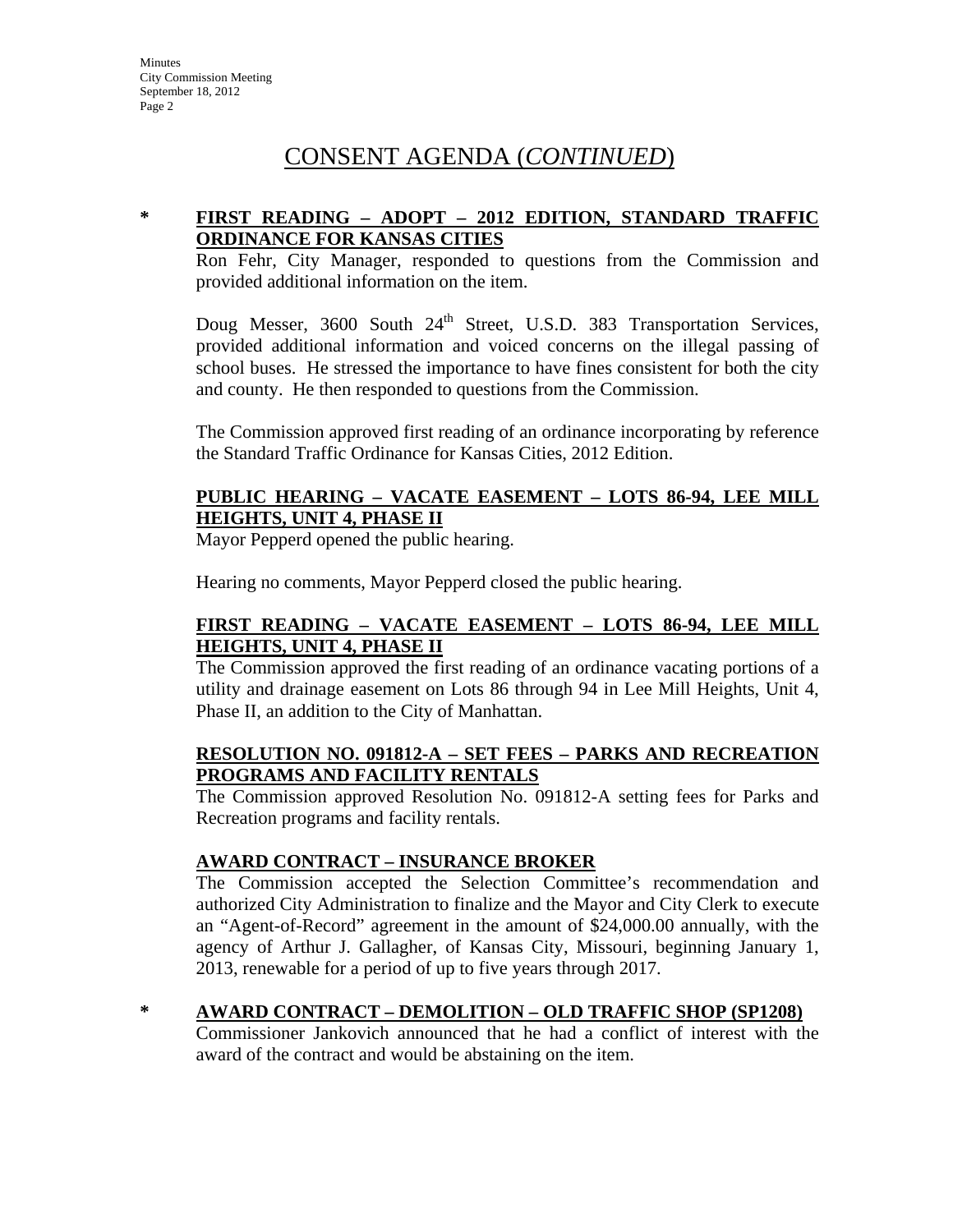# CONSENT AGENDA (*CONTINUED*)

#### **\* AWARD CONTRACT – DEMOLITION – OLD TRAFFIC SHOP (SP1208)** *(CONTINUED)*

Ron Fehr, City Manager, responded to questions from the Commission regarding insurance proceeds and future plans for the site.

The Commission awarded a contract in the amount of \$29,400.00 to Bayer Construction, Inc., of Manhattan, Kansas, and authorized the Mayor and City Clerk to execute the contract for the demolition of the old Traffic shop (SP1208).

### **BOARD APPOINTMENTS**

The Commission approved appointments by Mayor Pepperd to various boards and committees of the City.

#### *Bicycle Advisory Board*

Re-appointment of Brian Hardeman, 1822 Laramie Street, to a three-year Business term. Mr. Hardeman's term will begin November 1, 2012, and will expire October 31, 2015.

Appointment of Patrick McLaughlin, 2125 Buckingham Avenue Apt. 10, to a three-year At-Large term. Mr. McLaughlin's term will begin November 1, 2012, and will expire October 31, 2015.

Appointment of Dave Schafer, 2104 Fox Meadows, to a three-year At-Large term. Mr. Schafer's term will begin November 1, 2012, and will expire October 31, 2015.

#### *Douglass Center Advisory Board*

Appointment of Deanene Hightower, 919 Connecticut Avenue, to a three-year At-Large term. Ms. Hightower's term will begin October 3, 2012, and will expire October 2, 2015.

## **\* CHANGE ORDER NO. 1 – STREET MAINTENANCE CONCRETE PANEL REPLACEMENT, CANDLEWOOD AREA (ST1204)**

Ron Fehr, City Manager, responded to questions from the Commission and provided additional information on the concrete panel replacement projects and additional streets in need of repairs.

The Commission approved Change Order No. 1 for the Street Maintenance Concrete Panel Replacement – Candlewood area project (ST1204) resulting in a net increase in the amount of \$120,000.00 (+52.5%) to the contract with Pavers, Inc., of Salina, Kansas.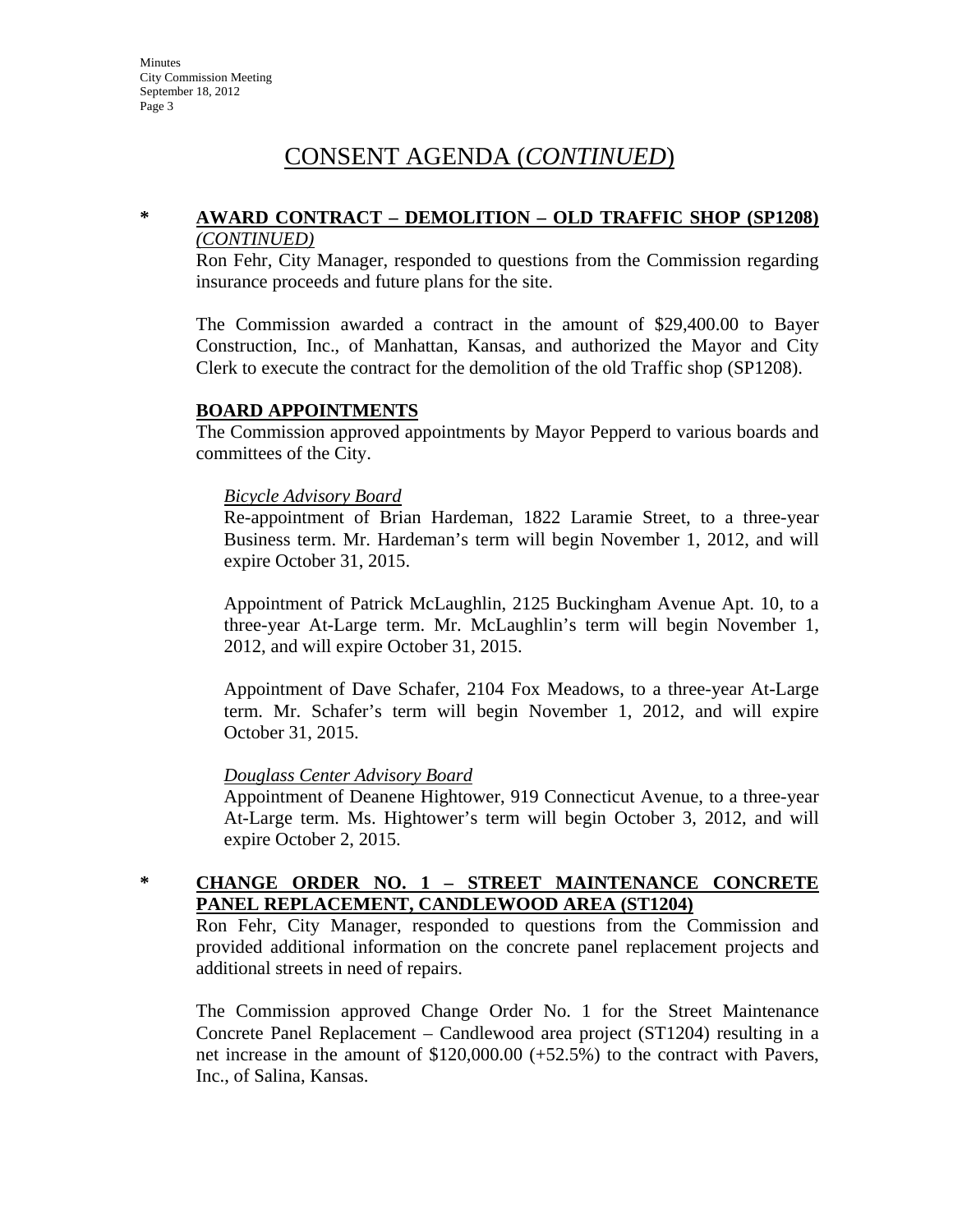# CONSENT AGENDA (*CONTINUED*)

After discussion, Commissioner Sherow moved to approve the consent agenda, as read. Commissioner Jankovich seconded the motion. On a roll call vote, motion carried 4-0, with the exception of Item G - AWARD CONTRACT – DEMOLITION – OLD TRAFFIC SHOP (SP1208), which carried, 3-0-1, with Commissioner Jankovich abstaining on the item.

# GENERAL AGENDA

### **FIRST READINGS - NO PARKING - PORTIONS OF THE 2000 BLOCK AND 2100 BLOCK OF COLLEGE HEIGHTS ROAD - AND - MULTI-WAY STOP - COLLEGE HEIGHTS ROAD AND COLLEGE AVENUE**

Commissioner Sherow moved to remove the item from the table. Commissioner Jankovich seconded the motion. On a roll call vote, motion carried 4-0.

Peter Clark, Civil Design Engineer, presented an overview of the item. He then provided feedback received from the neighborhood residents, presented an overview of the average daily traffic and  $85<sup>th</sup>$  percentile speeds on the College Heights Corridor, and highlighted the proposed ordinances being recommended. He then responded to questions from the Commission.

Barbara Withee, 748 Elling Drive, informed the Commission that that the corridor has been dangerous for years and has become extremely dangerous. She expressed difficult driving conditions in the winter time, parking congestion concerns, and hoped for an affirmative vote on the item.

Kent Stewart, 2062 College Heights Road, stated that the proposed ordinance is a mistake and provided multiple reasons not to approve the ordinance. He informed the Commission that eliminating parking is not the answer and that it would encourage speeding on College Heights Road. He requested that the item be tabled again to allow further discussion between citizens and City staff and to evaluate the feasibility of a 25 miles per hour speed limit.

Brian Spooner, 2013 College Heights Road, spoke in support of the presentation and stated that he would like to see the traffic speeds reduced. He stated that this action is a move in a safer direction, providing additional safety for everyone.

Dave MacFarland, 2030 Hunting Avenue, expressed his appreciation for the work that has been done and voiced his concerns with speeds and sight distances along College Heights Road. He stated that the proposed actions are an improvement in safety and thanked those involved for bringing attention to this item.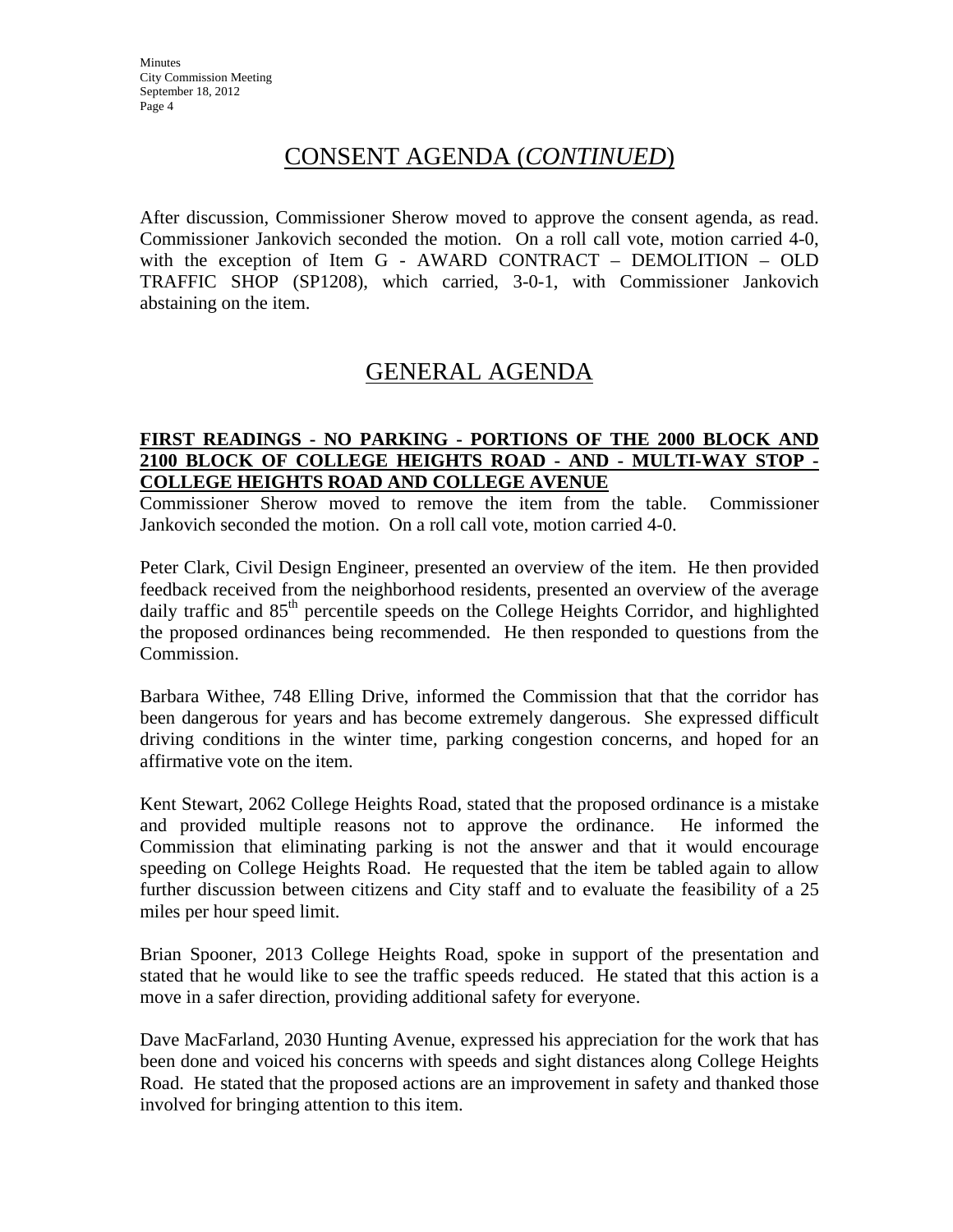# GENERAL AGENDA *(CONTINUED)*

### **FIRST READINGS - NO PARKING - PORTIONS OF THE 2000 BLOCK AND 2100 BLOCK OF COLLEGE HEIGHTS ROAD - AND - MULTI-WAY STOP - COLLEGE HEIGHTS ROAD AND COLLEGE AVENUE** *(CONTINUED)*

Peter Clark, Civil Design Engineer, responded to questions from the Commission and provided clarification on the  $85<sup>th</sup>$  percentile speeds and average daily traffic counts.

Dale Houdeshell, Director of Public Works, provided additional information on the item and clarification on the  $85<sup>th</sup>$  percentile speed information.

Peter Clark, Civil Design Engineer, and Dale Houdeshell, Director of Public Works, responded to additional questions from the Commission regarding College Heights Road and engineering factors to consider when evaluating changing the character of the roadway and when installing stop signs and/or traffic calming mechanisms.

Ron Fehr, City Manager, provided additional information on the item. He informed the Commission that the City needs to be cautious when considering installing traffic control devices in areas where it is not warranted.

After discussion and comments from the Commission, Commissioner Sherow moved to approve first readings of ordinances designating "No Parking Zones" along the south side of the 2000 block of College Heights Road from its intersection with Lee Street thence west 145 feet and along the south side of the 2100 block of College Heights Road from its intersection with Elling Drive thence west 120 feet; and modifying the College Heights Road and College Avenue intersection to a multi-way stop condition. Commissioner Jankovich seconded the motion.

After additional discussion and comments from the Commission, on a roll call vote, motion carried 3-1, with Commissioner Butler voting against the motion.

## **RESOLUTION NO. 091812-B – INVESTMENT POLICY**

Bernie Hayen, Director of Finance, presented an overview of the Investment Policy; key objectives; investment committee; types of investments; diversification, liquidity, and collateral; compliance with KSA 12-1675; and expanded investment powers. He then responded to questions from the Commission on the City's current investments, the consideration of expanded investment powers, and the reserve fund accounts.

After discussion and comments from the Commission, Commissioner Jankovich moved to approve Resolution No. 091812-B re-affirming expanded investment powers for the City of Manhattan based on final approval from the Pooled Money Investment Board. Commissioner Butler seconded the motion. On a roll call vote, motion carried 4-0.